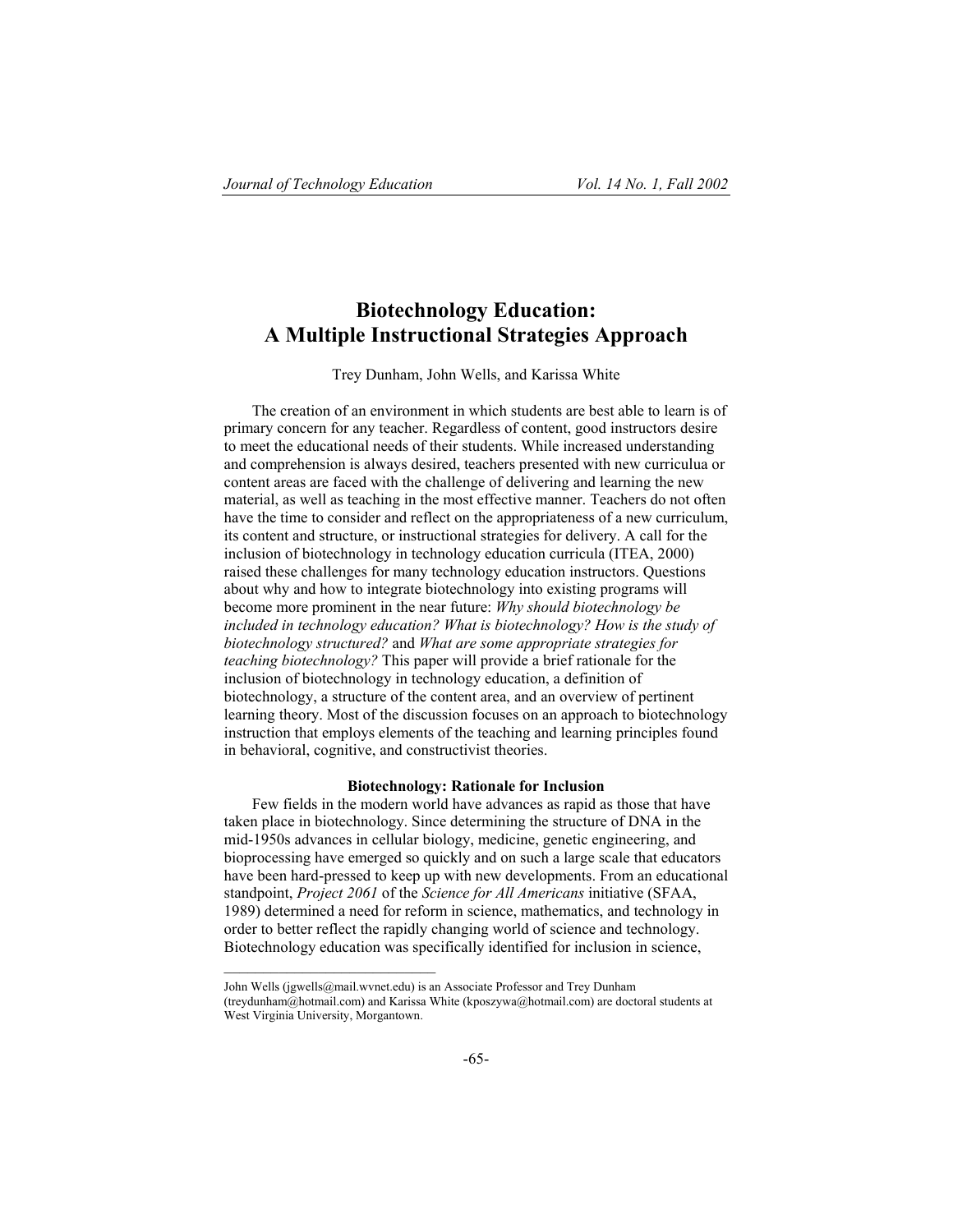mathematics, and technology curricula. Within the field of technology education, biotechnology has slowly emerged as a legitimate area of study.

Savage and Sterry (1991) asserted that biotechnology should be included as a content organizer in the technology education framework alongside communication, production, and transportation. Five years later, the *Technology for All Americans* project (ITEA, 1996) included biological systems as part of its structure for the study of technology. Currently, biotechnology is included among the standards for technological literacy in the United States and abroad (ITEA, 2000; NZME, 1995).

## **Biotechnology: Definition and Structure**

Without an accepted definition of biotechnology, it is difficult to distinguish what is and what is not biotechnology, and any attempt to develop biotechnology curricula would be confounded by a lack of sufficient guidelines (Wells, 1995). The Office of Technology Assessment (OTA, 1988, 1991) defined biotechnology as *any technique that uses living organisms (or parts of organisms) to make or modify products, to improve plants or animals, or to develop microorganisms for specific purposes.* Other federal agencies, such as the Federal Coordinating Council for Science, Engineering, and Technology (FCCSET, 1992, 1993) and the Biotechnology Research Subcommittee (BRS, 1995) adopted this definition in an effort to address audiences ranging across government, industry, and academia. The *Technology for All Americans* project (ITEA, 1996) employed this definition of biotechnology as well in its *Rationale and Structure for the Study of Technology.* By accepting a common definition, disparate communities can enter the "collaborative venture that is biotechnology research and development" (BRS, 1995, p.3).

From a technology education standpoint it is equally important that an agreed upon definition be established. "Without the profession's adoption of [an] established definition there will continue to be misconceptions surrounding [biotechnology] and persistent difficulty with its inclusion into technology education programs" (Wells, 1995, p.12). As a result ITEA (2000), in its *Standards for Technological Literacy*, followed OTA (1988, 1991) and FCCSET (1992, 1993) in defining biotechnology. This definition, being widely accepted across government, industry, academic institutions, and within technology education itself, serves as an appropriate foundation for biotechnology education.

With a clear definition established, biotechnology's "position within the technology education curriculum is more evident, and instructors will find points of inclusion they recognize and can incorporate" (Wells, 1995, p.12). Though having accepted a definition, the profession continues to work toward formulating an overall structure that outlines the content of biotechnology. While there have been a few efforts to determine appropriate content organizers for biotechnology (Brown, Kemp, & Hall, 1998; Savage & Sterry, 1991), arguably the most inclusive are the eight Knowledge Areas (Wells, 1994) foundations of biotechnology, environment, agriculture, bioprocessing, genetic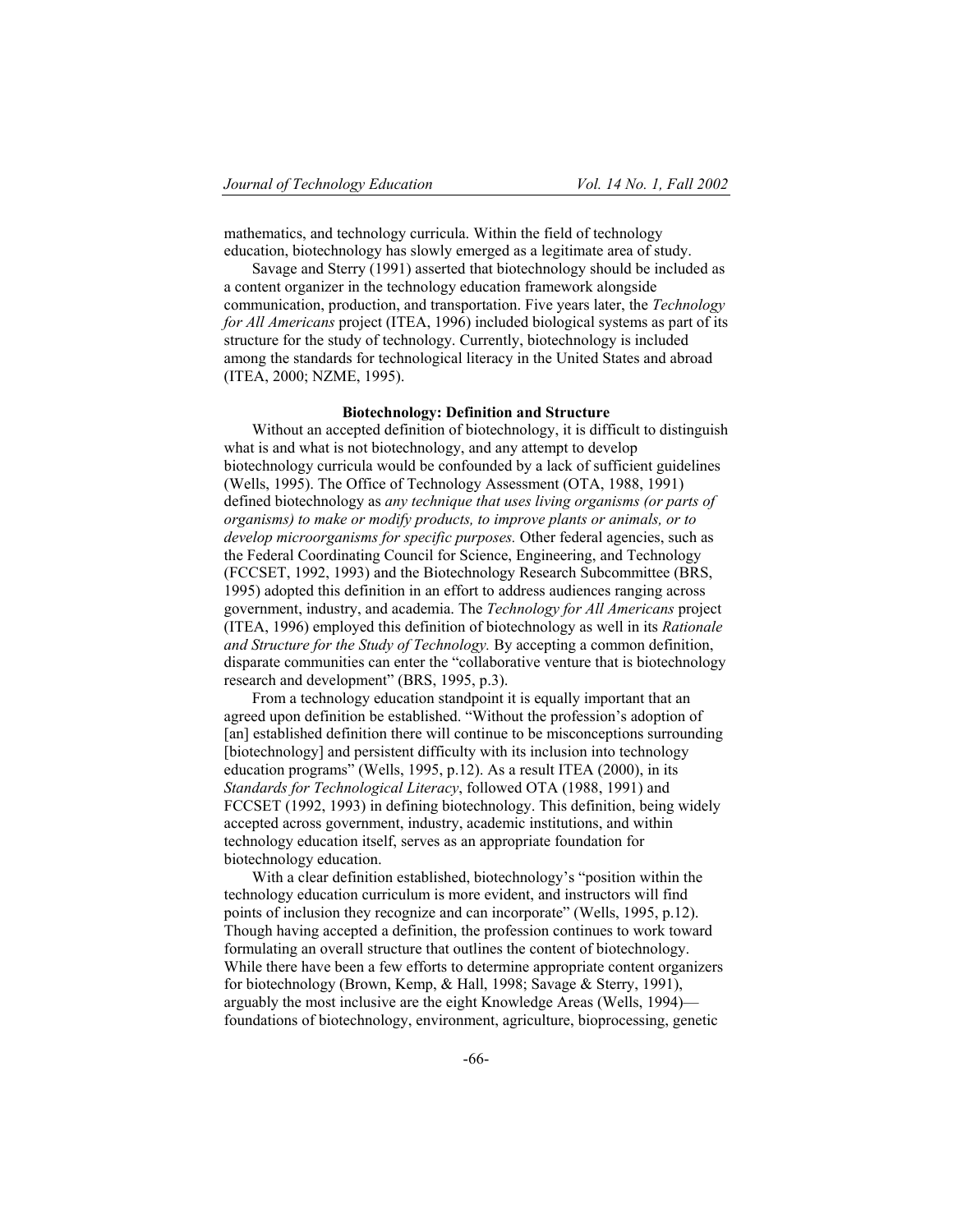engineering, biochemistry, medicine, and bioethics—established in the taxonometric structure for biotechnology. Subdivisions within the eight Knowledge Areas further specify the content dimensions (see Figure 1). The *Technology Education Biotechnology Curriculum* (Wells, White, & Dunham, 2000) is based on this taxonomy, and the biotechnology activities presented in this paper are part of that curriculum.

| <b>Foundations of Biotechnology</b>                                                | Genetic Engineering              |
|------------------------------------------------------------------------------------|----------------------------------|
| Defining Biotechnology                                                             | Probing Techniques               |
| Historical Background                                                              | Genetic Engineering Applications |
| Relevant Terms                                                                     | Genetic Code                     |
| Career Information                                                                 | Molecular Biology Techniques     |
| Social Impacts of Biotechnology                                                    | Analysis of DNA                  |
| <b>Environment</b>                                                                 | <b>Biochemistry</b>              |
| Bioremediation                                                                     | Enzvmoloav                       |
| <b>Biological Controls</b>                                                         | Control and Regulation           |
| Biotreatment Systems                                                               | Proteins                         |
| Biorestoration                                                                     | Methods of Analysis              |
| Environmental Safety                                                               | Carbohydrates                    |
|                                                                                    |                                  |
| <b>Agriculture</b>                                                                 | Medicine                         |
| Tissue Culturing                                                                   | Molecular Medicine               |
| Plant and Animal Applications                                                      | Immunology                       |
| Agrichemicals                                                                      | Genetic Therapeutics             |
| Aquaculture                                                                        | Health Care Technologies         |
| Food Science                                                                       | Social Impact of Medicine        |
| <b>Bioprocessing</b>                                                               | <b>Bioethics</b>                 |
| Fermentation                                                                       | Principles of Ethics             |
| Bioproducts                                                                        | Impacts of Using Biotechnology   |
| Microbial Applications                                                             | Potentials of Gene Therapy       |
| Separation and Purification Techniques<br>Processing Design: Monitoring and Growth | Patenting of Life                |

*Figure 1.* Taxonomy for biotechnology education (Wells, 1994)

## **Learning Theory in Technology Education**

Technology education, like all disciplines, has ebbed and flowed with the changing tides of learning theory. And as is often the case, residue from the previous tide remains behind, mixing with new methods of teaching. Three influences in technology education have been the behavioral, cognitive, and constructivist philosophies. While all of them generate some criticism and praise from academics and researchers, it is apparent that technology education has been shaped by all three and retains characteristics of each one.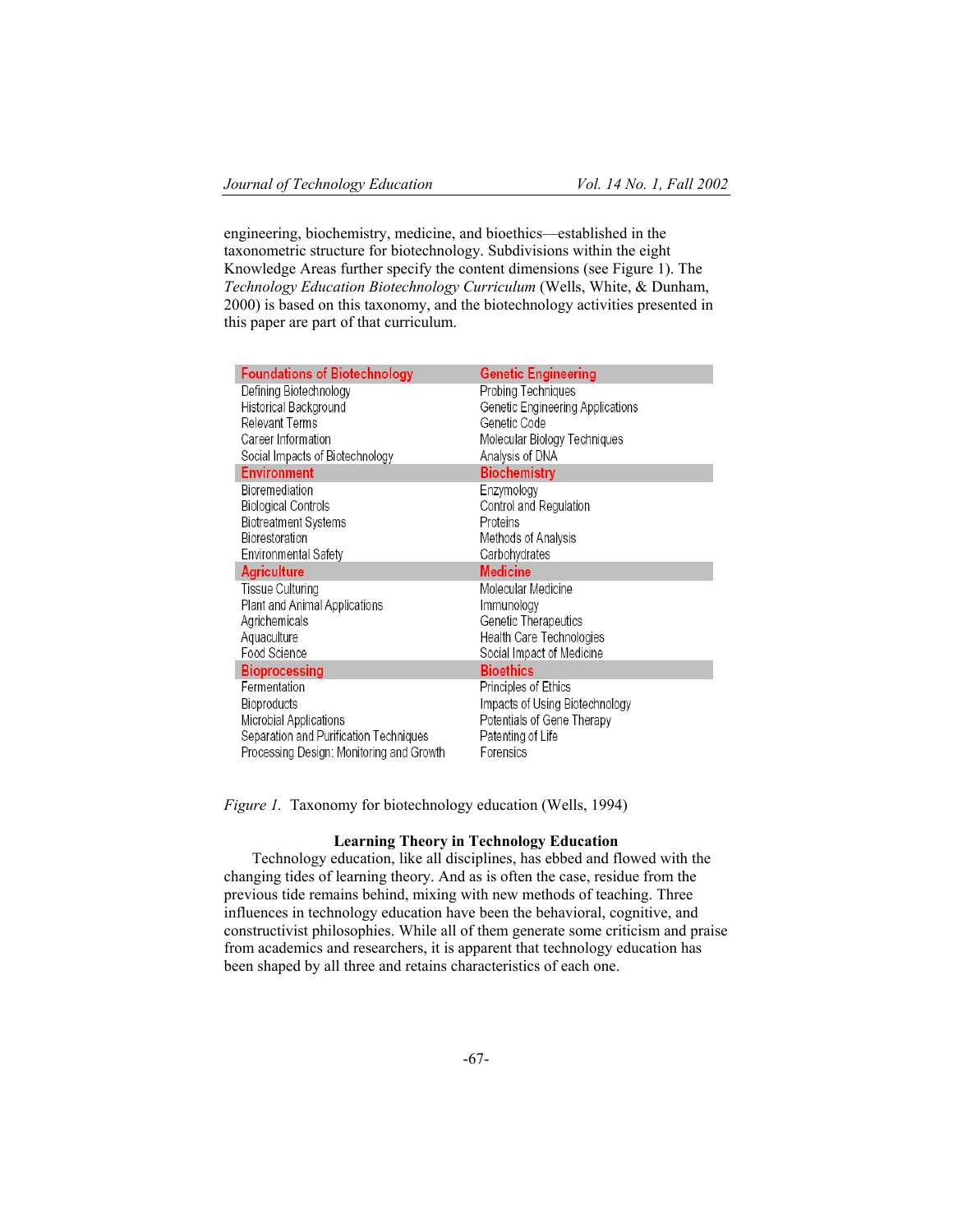## *Behaviorism.*

Behaviorism has deep-rooted connections with technology education's approach to instruction. In general, within the United States, teachers are the locus of control in the classroom. Not only are instructors central to classroom activity, they out-talk students by a ratio of three-to-one, with a vast majority of the instruction originating from the teacher (Goodlad, 1993). Historically this instructional approach has been similar within technology education. Petrina (1993, 1994) argued that the popular modular approaches to technology education are behavioral in nature. While these methods promote stability and certainty with respect to outcomes, "there is little discussion and few opportunities for students to contribute their own feelings, ideas, or concerns during the course of instruction" (DeMiranda & Folkestad, 2000, p.2). In addition, behavioral philosophy asserts the acquisition of competencies, and standards of performance serve as a measure of learning (Spurgeon & Moore, 1997). Technology education, with the advent of the *Standards for Technological Literacy* (ITEA, 2000), has adopted this philosophy as well.

#### *Cognition*

Cognitive learning theory also has close connections with technology education. While Lewis, Petrina, and Hill (1998) pointed out that problemsolving is a "process or 'cognitive' skill" (p.3), both Savage and Sterry (1990) and Pucel (1992) argued that it is a central aspect of technology education. This suggests that a cognitive approach to learning, as manifested in the problemsolving tradition of technology education, is a core value of educational theory in technology education (Lewis, Petrina, and Hill, 1998).

#### *Constructivism*

Constructivist theory frames learning as an active and continuous process whereby the learner takes information from the environment, especially social contexts, and constructs personal interpretations and assigns meaning based on prior knowledge and experience (Glasersfeld, 1995). Learning takes place as students discuss and share problems and solutions in meaningful contexts, through collaboration, by developing unique solutions and participating in thoughtful reflection (Jonassen, 1994). Many suggest that these strategies are appropriate for technology education, although underemployed (DeMiranda & Folkestad, 2000; Minstrell, 1984; Pea and Gomez, 1993).

This brief overview presented on learning theory in technology education indicates the degree to which their influence has, and continues to shape the teaching strategies of technology educators. Arguably, for the technology education content and typical instructional environments, a teaching approach that incorporates a blend of elements from these theories will be most successful in promoting knowledge acquisition. Biotechnology, like the other content areas of technology education, is naturally interdisciplinary and lends itself to a blended approach of behavioral, cognitive, and constructivist principles in the design of instruction. It was from this premise that the *Technology Education*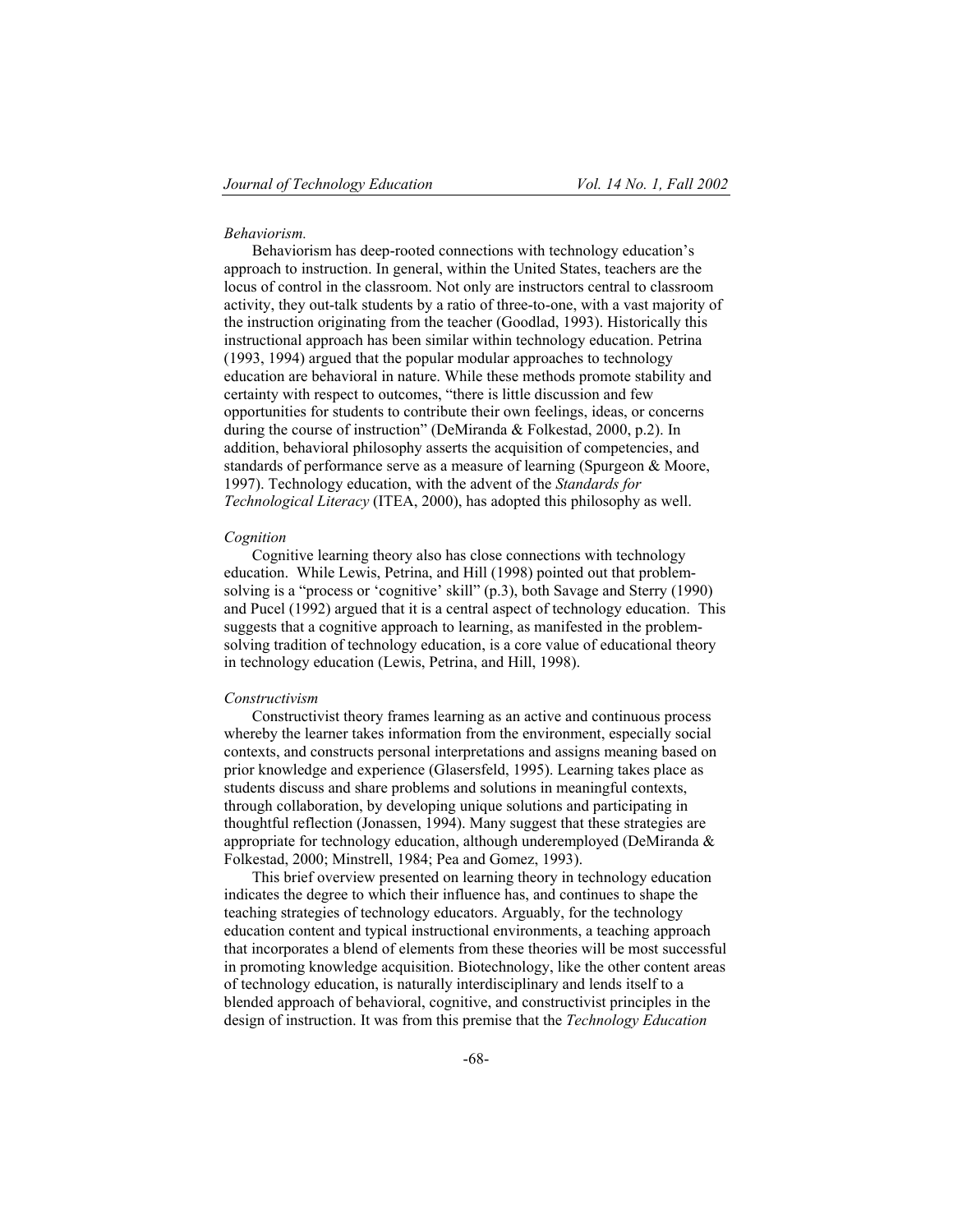*Biotechnology Curriculum* (TEBC), including the two activities selected for discussion in this paper, was developed.

## **Biotechnology: A Multiple Instructional Strategies Approach**

Important to the delivery of biotechnology content is a pedagogical foundation built on solid learning and instructional theory. Biotechnology content, as part of the technology education curriculum, can be delivered employing teaching strategies common across technology education content areas that utilize instructional approaches based on behavioral, cognitive, and constructivist philosophy (ITEA, 2000). The remainder of this paper looks at two biotechnology activities from the TEBC (Wells, et al., 2000), and discusses the blend of learning theory that supports the delivery of biotechnology content in the technology education classroom. The first example, taken from the Agriculture Knowledge Area, examines the use of photobioreactors in the production of alternative, non-chemical fertilizers. The second activity, taken from the Bioethics Knowledge Area, probes bioethical issues surrounding the use of the growth hormone *bovine somatotropin* (BST) in milk production. The delivery of these two activities can be shown to rest on solid pedagogical footing by recognizing the behavioral, cognitive and constructivist principles purposefully designed into the teaching and learning strategies.

# *Behavioral Elements*

Students rely on teachers for information at the beginning of any learning activity. From a behavioral perspective, teachers manipulate and orient the learning environment depending on the desired outcome (Skinner, 1971). A teacher directs student learning by establishing classroom conditions: the context of the activity, the student task, the expected outcomes, and the resources and information available to the student.

*Setting the Context.* Typically, it is the teacher who sets the context for an instructional activity. Depending on the circumstances, teachers determine what type of activity will be appropriate in meeting the instructional needs of their students. In setting the context for the photobioreactor activity, teachers alert students to the commercial use of photobioreactors for growing algae and other green pigmented cell lines. Part of this context is also the awareness that algae are useful as an alternative to chemical fertilizers, and preferable because of their low impact on the environment. In the bioethics activity the teacher sets the context by informing students that BST is a growth hormone used in the dairy industry to increase milk productivity in cows. This is a bioethical concern because the use of hormones raises issues of public safety (Wells, et al., 2000).

From a behavioral standpoint, the context for both activities is directed and established by the teacher, who is free to vary that context in accordance with local issues or conditions. For example, teachers may adopt a local perspective where photobioreactors are used in food production, or they may choose to capitalize on a situation where growth hormones are used by a local industry to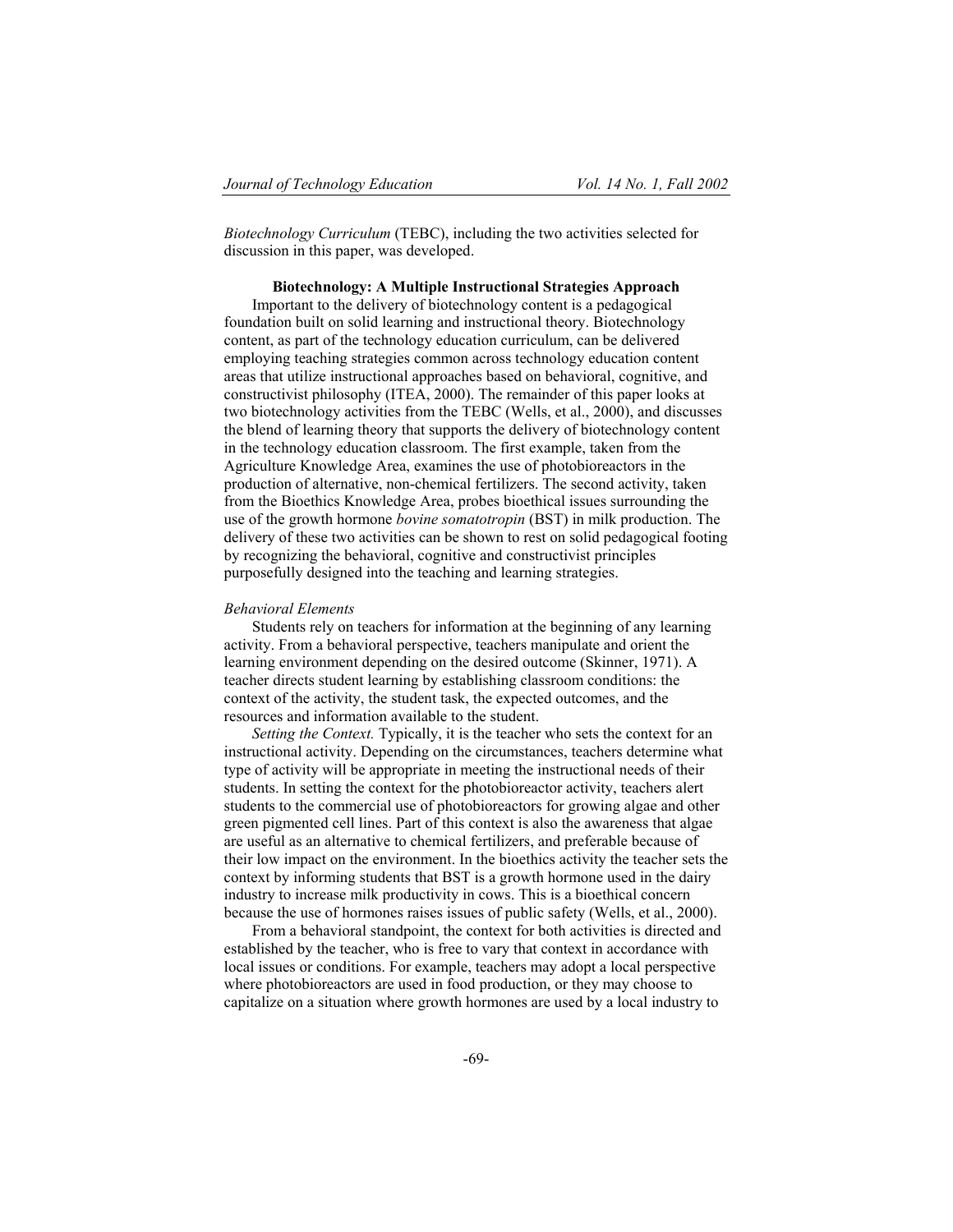increase livestock production. In any case, it is the teacher that sets the context and provides for the student the setting in which learning is to take place.

*Stating the Challenge.* It is within the teacher-set context that the student activity will occur. In the photobioreactor activity the student is given the task of designing and building a photobioreactor that grows algae for use as an alternative fertilizer on food crops. Although algae are used in a variety of ways, this challenge directs the student to use it as an environmentally-friendly fertilizer (see Appendix A). The exact outcome of the activity will vary from teacher to teacher: one could require a model, prototype, or simply a drawing of the photobioreactor system as a demonstration of acquired knowledge. Similarly, the bioethics activity requires that students participate in a mock courtroom setting where they debate the use of BST in the milk industry (see Appendix B). Again, outcomes will vary: a courtroom debate with members of the class taking sides, or a poster display that highlights arguments from both sides of the issue. By presenting a challenge or problem to be solved, the instructor dictates the tasks to be performed by the class and the ways in which that challenge is to be fulfilled.

*Establishing Evaluation.* The evaluation element in these biotechnology activities also serves to direct student learning. A set of evaluation questions, given in conjunction with the context and challenge, alerts students of teacher expectations and assists in the initiation of the activity. These questions direct students toward research information needed to complete the problem, purposefully guiding them toward an understanding of the biotechnology processes involved. In these biotechnology activities students are asked to learn about both the biological process and its technological application. The evaluation questions, therefore, ask students about the type of organism (or part of an organism) that is used, as well as its life and growth requirements. In the photobioreactor activity, students are asked questions related to how the system grows algae and distributes it directly to the field: How does the system work? What other photobioreactor techniques are possible? and How does the system meet the life and growth requirements of the algae? (see Appendix C). The BST evaluation questions guide the class in determining the biological and technological information necessary to defend a position regarding such questions as: What organisms (or parts of organisms) are involved in BST biotechnology? How are these organisms used to increase milk production? and What are the advantages and disadvantages of BST use? (see Appendix B).

*Providing Information.* In providing specific information about the biological and technological processes, the teacher establishes a more exact context for the class and the biotechnology activity. The photobioreactor activity explores the use of algae as an alternative fertilizer. Students can be told that they will be using Spirulina, an algae that grows rapidly and has a high concentration of nutrients. Like all organisms Spirulina grows best when certain conditions such as light, nutrients,  $pH$ , and  $CO<sub>2</sub>$ , are optimized. A photobioreactor maximizes these conditions through its design: the use of clear plastic tubing for efficient and volumetric distribution of light; efficient delivery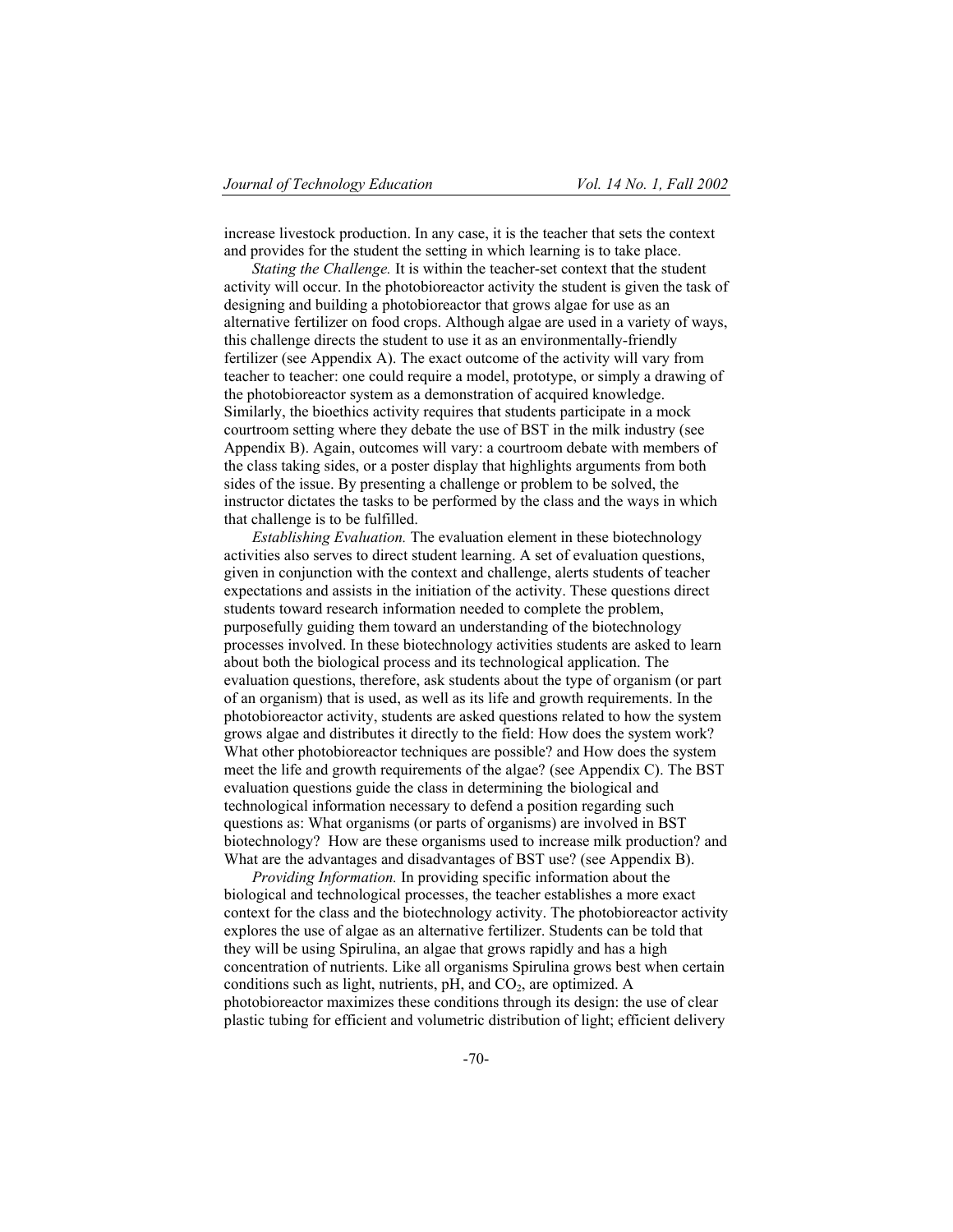of light from the source to the algae; air lift pumps to keep the algae in suspension; mechanism for  $CO_2$  and  $O_2$  exchange; pH and growth sensors.

By setting the context and challenge, providing targeted evaluation questions, and offering pertinent information to direct the student towards a desired outcome (a biotechnical solution), the instructor is employing behavioral instructional strategies. However, instead of providing *all* the information, students can also research and discover this information independently. From a cognitive perspective it is not always necessary, or even desirable, that the teacher serve as the sole source of knowledge for the student. Biotechnology activities, given the interdisciplinary nature of the topic, provide a rich setting for student engagement in problem solving, investigation, and discovery—a hallmark of the cognitive orientation (Bruner, 1965). As students research and discover on their own the information needed to solve the biotechnology challenge, they move from a directed behavioral context to one of cognitive structuring.

## *Cognitive Elements*

Once placed within a context and given adequate direction, the locus of learning in these biotechnology activities shifts to the student. Cognitive theory recognizes that "the human mind is not simply a passive exchange-terminal system where stimuli arrive and the appropriate responses leave. Rather, the thinking person interprets sensations and gives meaning to the events that impinge upon his [or her] consciousness" (Grippin & Peters, 1984, p.70). Given a context, a problem, and appropriate background information, the learner is freed to arrange these ingredients in various ways until a solution is found (Hergenhahn, 1988). Bruner (1965) emphasized that learning occurs through this type of discovery. Encouraged to explore, students rearrange and transform evidence in such a way that new insights are gained. The internal cognitive structure of the student is changed as a result of interacting with the environment and being exposed to an increasing number of experiences (Piaget, 1966). As students investigate, gather, and reassemble information, learning takes place. "Learning involves the [cognitive] reorganization of experiences in order to make sense of stimuli from the environment" (Merriam & Caffarella, 1999, p.254). After the teacher has set the parameters for the biotechnology activities, the focus shifts to the student who must then begin to reorganize, investigate, and solve the problem. Carefully designed introductory activities and problemsolving methodologies were two instructional strategies used in the biotechnology activities to set the cognitive stage from which a photobioreactor or bioethics solution might be conceived.

*Introductory Activities.* During the presentation of new biotechnology concepts, a teacher may use introductory activities to frame *advanced organizers*, which prepare students for future learning (Ausubel, 1968). By examining photobioreactors already in use students are provided a basic understanding of what photobioreactors are and their various applications. This exposure creates a new awareness from which students are able to draw on as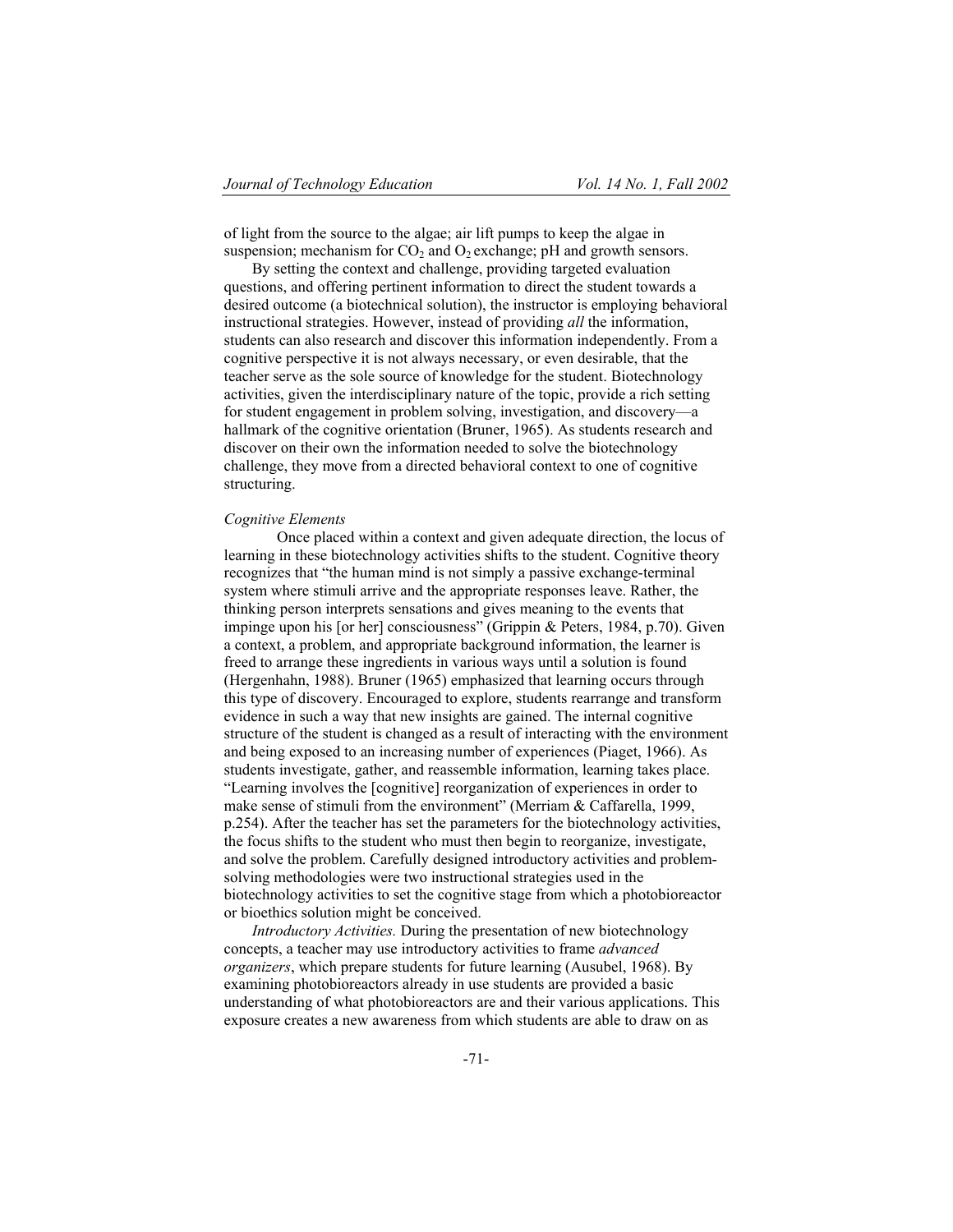they complete their own challenge. Two good examples of photobioreactors in use can be found on the Internet. The BioCoil Project (Cascade High School, 1995) uses algae grown in a photobioreactor to clean community wastewater. The BioFence (Biosynthesis, 2000) photobioreactor grows algae as a food supplement. A virtual tour of these two websites can provide the class with an understanding of how photobioreactors work, how they are designed, and what they produce, while concurrently presenting them with an advanced cognitive framework.



*Figure 2. BioCoil BioFence.* The BioCoil is a photobioreactor used to clean wastewater. The BioFence grows algae as a good supplement.

In debating the use of BST, students will engage in ethical decision-making processes. Introductory activities about how to make an ethical decision can equip a class with a cognitive structure within which the bioethical debate over BST can be understood. The following introductory activity investigates the ways in which one's perspective of an issue may affect individual opinions or decisions:

- 1. Place an irregularly shaped box in the center of the room. The sides of the box should be covered in varied shapes of different color and size.
- 2. Ask students to describe the box from their point of view. *Do they agree with the description of the box given by others in the class? Why or why not? What are the factors that affect how one describes the box?* (Wells, et al, 2000).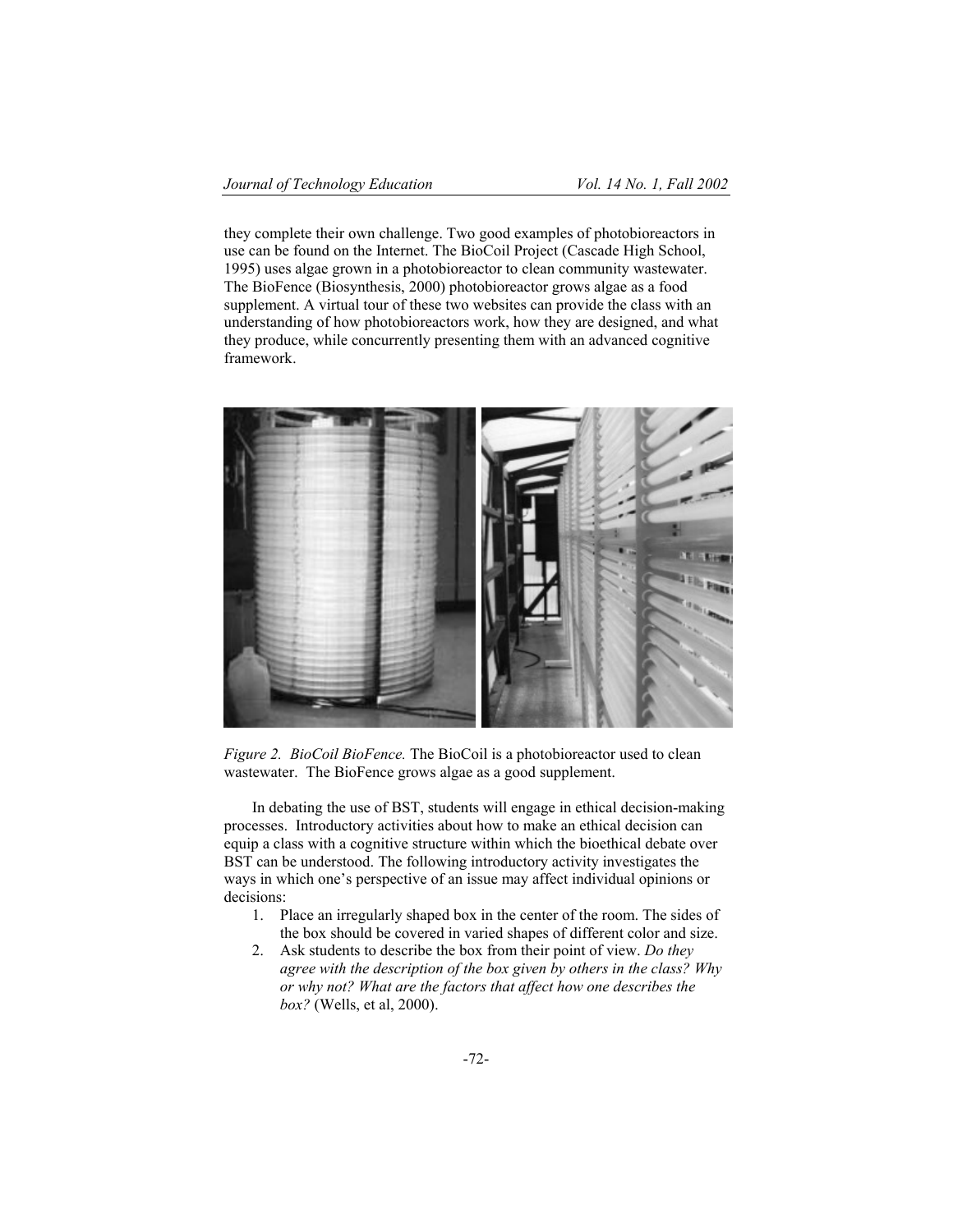This activity develops the idea that opinions, including bioethical opinions, depend upon one's perspective or point of view. To further develop this idea, a follow-on activity may explore the "ethical" issue of breakfast. The teacher assigns a "value" to student groups: taste, time, expense. The student groups must then choose what they will have for breakfast based on their assigned value. These two introductory activities promote a decision-making process that emphasizes points of view and/or personal values, while also offering a framework from which the BST bioethical issue can be discussed and explored. As students research and develop arguments for or against the use of BST they will have in place a cognitive structure that helps them to think about the BST issue from an ethical perspective.

*Problem-solving Methodology.* A problem-solving methodology is a second cognitive element that can be employed in biotechnology education. Familiar to most in technology education, problem-solving often consists of four phases: design, production, evaluation, and presentation. A hallmark of the cognitive learning orientation, the problem-solving methodology focuses on the internal mental processes of the student (Merriam & Caffarella, 1999). Knowles (1984) claims that the problem-solving approach emphasizes the discovery approach of Bruner (1965) by involving three almost simultaneous processes:

- (1) acquisition of new information;
- (2) transformation, or the process of manipulating knowledge to make it fit new tasks; and
- (3) evaluation, or checking whether the way we have manipulated information is adequate to the task. (Knowles, 1984, p.25)

To complete the photobioreactor challenge students must acquire new information, transform that information into a solution, and then evaluate the appropriateness of their system in addressing the specific details of the problem. In the design phase, students gather the following information: *What are the components of a photobioreactor system? For whom is the system being designed? Where is the system to be located? What types of photobioreactors are possible?* This information is transformed into multiple design ideas and checked for adequacy with respect to the challenge. In the production phase, students gather materials and transform them, according to the design, into a new, unique photobioreactor. The presentation requires that students check the adequacy of their biotechnology solution by revisiting the steps they followed and the evaluation questions given at the outset of the activity.

The BST activity, while addressing a different type of biotechnology problem, can nonetheless employ the problem-solving process. Teams gather information that illuminates the issue: *What are the impacts of BST on food safety? What are the economic impacts of BST? How does the use of BST affect large or small farms?* This information is transformed into an argument for or against the use of BST in milk production. Displays, props, and opening and closing arguments are constructed for use in the courtroom scenario. Each group evaluates the effectiveness and adequacy of their arguments in support of their position before participating in the debate.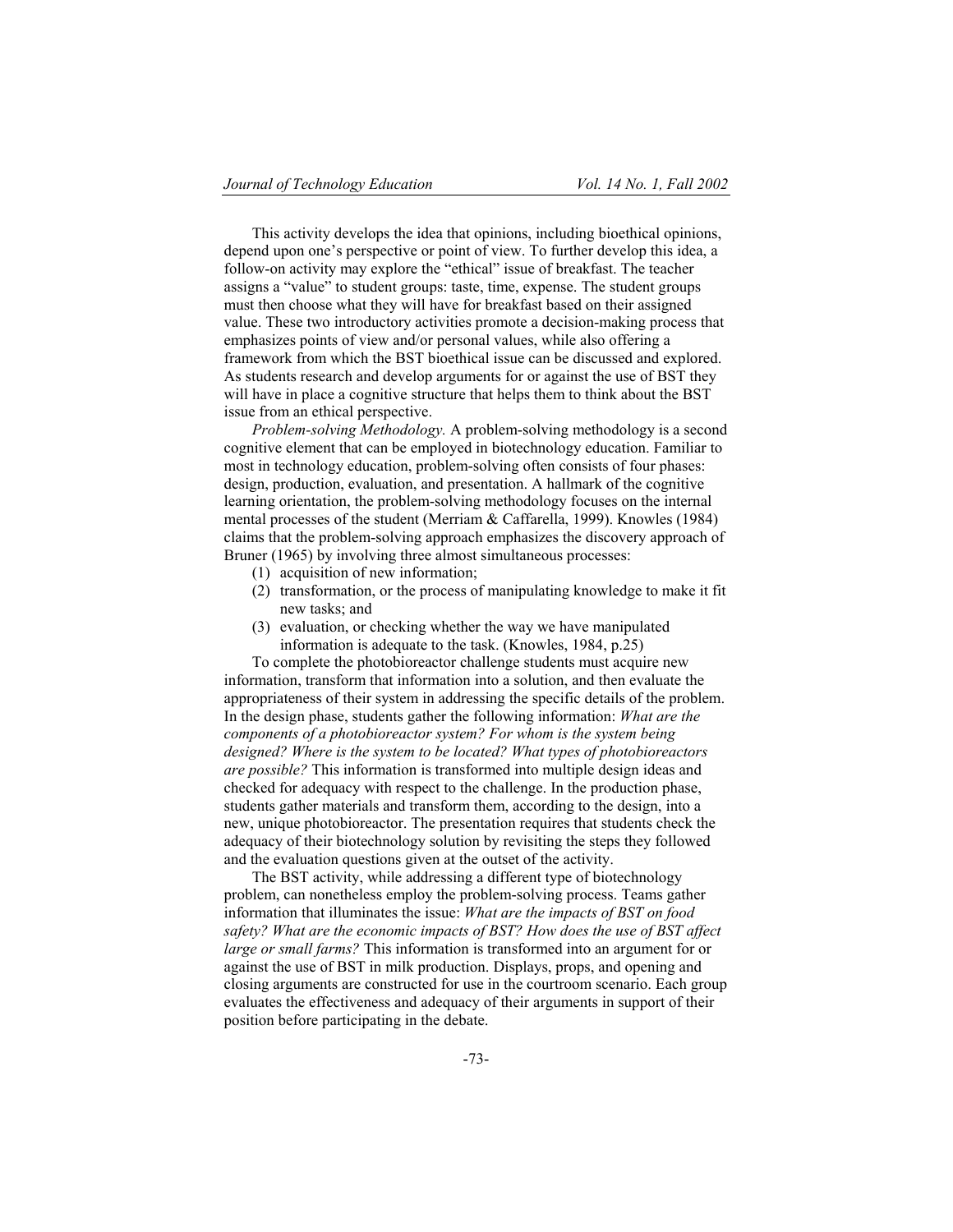The cognitive orientation to learning holds that both advance organizers and internal mental processes, such as problem-solving, are important agents of learning (Ausubel, 1967; Bruner, 1965). While the introductory activities and problem-solving methodology provide a means to acquire, transform, and evaluate new knowledge, students will themselves construct new knowledge as they investigate biotechnology. As the class completes these biotechnology activities they will make sense of their experience through their interaction with others in this context.

## *Constructivist Elements*

During the process of completing the photobioreactor and BST activities, students generate many products. These products can be a physical artifact, an accumulation of knowledge, or a new understanding of the world in which they live. Constructivism holds that a key feature of learning is *constructed meaning*, where one's cognitive structures are adapted to the physical environment; "it is how people make sense of their experience" (Merriam & Caffarella, 1999, p.261). Social constructivists maintain that learning occurs "when individuals engage socially in talk and in activity about shared problems or tasks" (Driver, Asoko, Leach, Mortimer, & Scott, 1994, p.7). Learning takes place as students discuss and share problems and solutions. Several instructional strategies associated with a constructivist learning environment—meaningful contexts, collaboration, unique solutions, and thoughtful reflection (Jonassen, 1994)—can be incorporated into the photobioreactor and BST activities.

*Meaningful Contexts.* A major characteristic of the constructivist learning environment is the presence of authentic tasks set within a meaningful environment (Jonassen, 1994). The photobioreactor and BST activities are authentic for several reasons. First, they are part of the real world in which students live, and present issues that have significant impact on socio-cultural structures. Second, students are exposed to, and interact with, fertilizers and hormones every day by way of the food they eat and the environments in which they live. Third, students are likely to have had personal experiences related to the issues addressed in these activities: fertilizing their lawns and drinking milk. Because these activities are authentic and occur as part of the students' real world, the learning context they create promotes individual meaning and positively affects student engagement and learning.

*Collaboration.* As a part of a team, students interact, discuss, investigate, and create unique solutions to the biotechnology problem. The photobioreactor and BST activities encourage multiple points of view and an environment where unique learning experiences can occur. Teams are expected to discuss, negotiate, and collaborate as they build a novel photobioreactor that meets the specific needs of their scenario. Similarly, students work together to build an argument for or against the use of BST. The role of the teacher in these instructional environments is not to dictate solutions or answers, but rather to participate in the discussion by facilitating and negotiating the new meanings and knowledge being constructed by the student teams. It is the social interaction and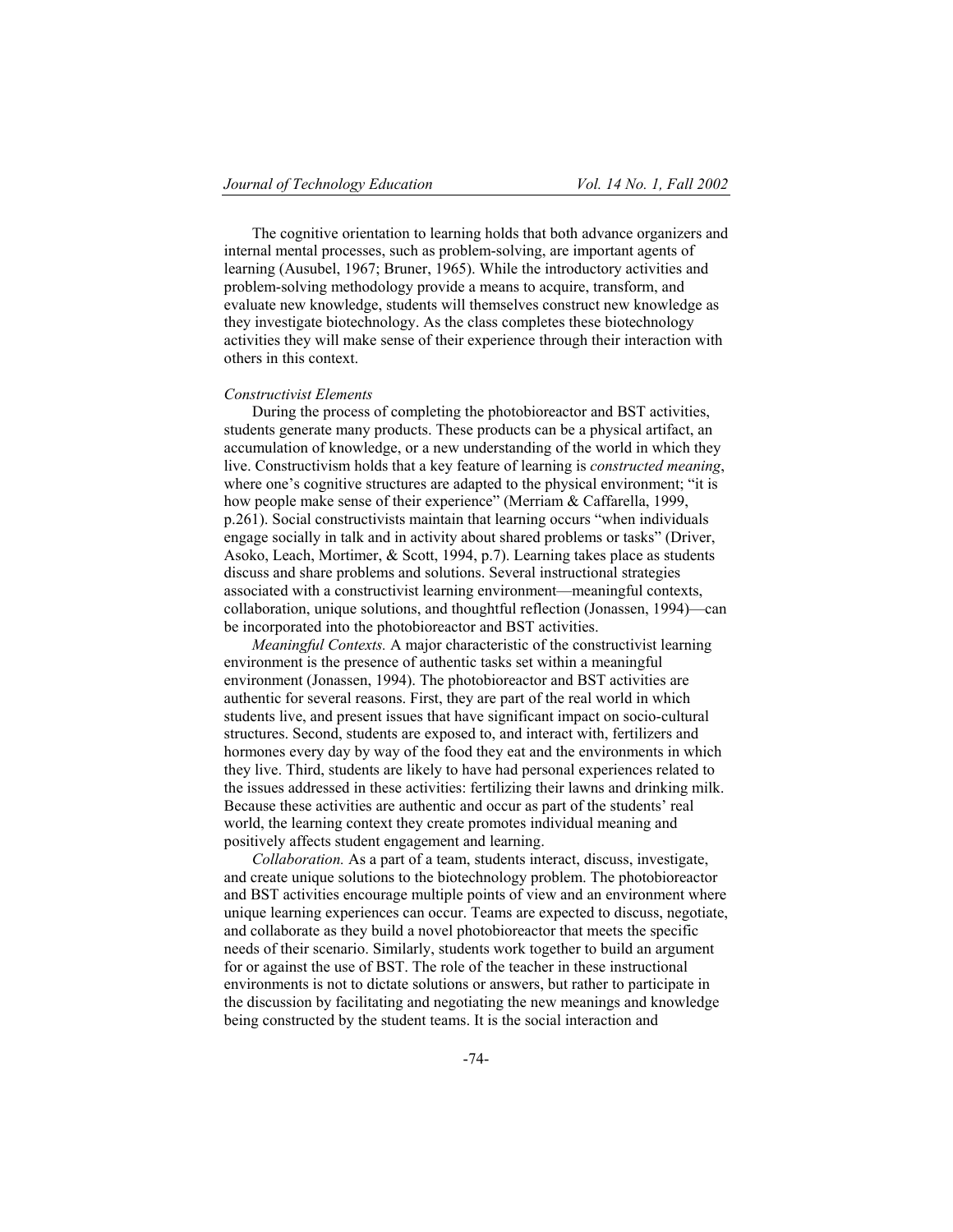negotiation, as opposed to 'correct' answers, that generate meaning and foster learning in the constructivist environment (Jonassen, 1994; Driver et al, 1994). Students design and construct unique solutions together while the instructor stimulates and encourages the class to look for solutions that have meaning for them.

As mentioned, such collaboration in the biotechnology activity takes place within the context of a team. Students research, design, construct, and evaluate either a photobioreactor or BST argument as a group. Each member is assigned a role with team responsibilities that contribute to the final solution: the *research analyst* leads the data-gathering portion of the activity; the *design manager* facilitates the discussion surrounding the development of a solution; the *materials specialist* initiates the construction of the prototype and presentation materials; *quality control* guides the group's analysis of their solution and its adequacy to the challenge (Wells, et al., 2000).

*Unique Solutions.* Knowledge construction, rather than knowledge reproduction, is another characteristic of the constructivist classroom (Jonassen, 1994). This learning strategy is well suited for biotechnology in that these activities encourage unique solutions to each challenge. In the photobioreactor activity two teams may take different approaches to the same problem: one could decide to use a coil array, while the second might choose the 'fence' arrangement in which to grow algae (see Figure 2). Teams addressing the BST problem could choose from any number of perspectives from which to present their case: economic, social, ethical, or medical, depending on their own experience and understanding of the problem. While each solution addresses a single problem, they allow for the experiences, interpretation, and knowledge of each member of the group. Originality in problem-solving demonstrates that students have internalized key concepts, while the multiple representations of reality generated by these activities avoid oversimplification and represent the true complexity of the world.

*Thoughtful Reflection.* As teams work toward completion of the photobioreactor or BST activity, they continually engage in a process of evaluation by reflecting on the solution at various times during the problemsolving process — formative evaluation. Thoughtful reflection on experience is an important component of the constructivist learning environment (Jonassen, 1994). Formal presentation is the preferred assessment tool for the biotechnology activities because it affords teams the opportunity to reflect on the context, challenge, biotechnology processes, and final solution. As the presentation is assembled, each team is given the opportunity to revisit the context, challenge, design, and construction processes in order to assess the adequacy of their solution in addressing the challenge. Ultimately, final presentations exemplify the students' acquisition of knowledge resulting from the learning experience.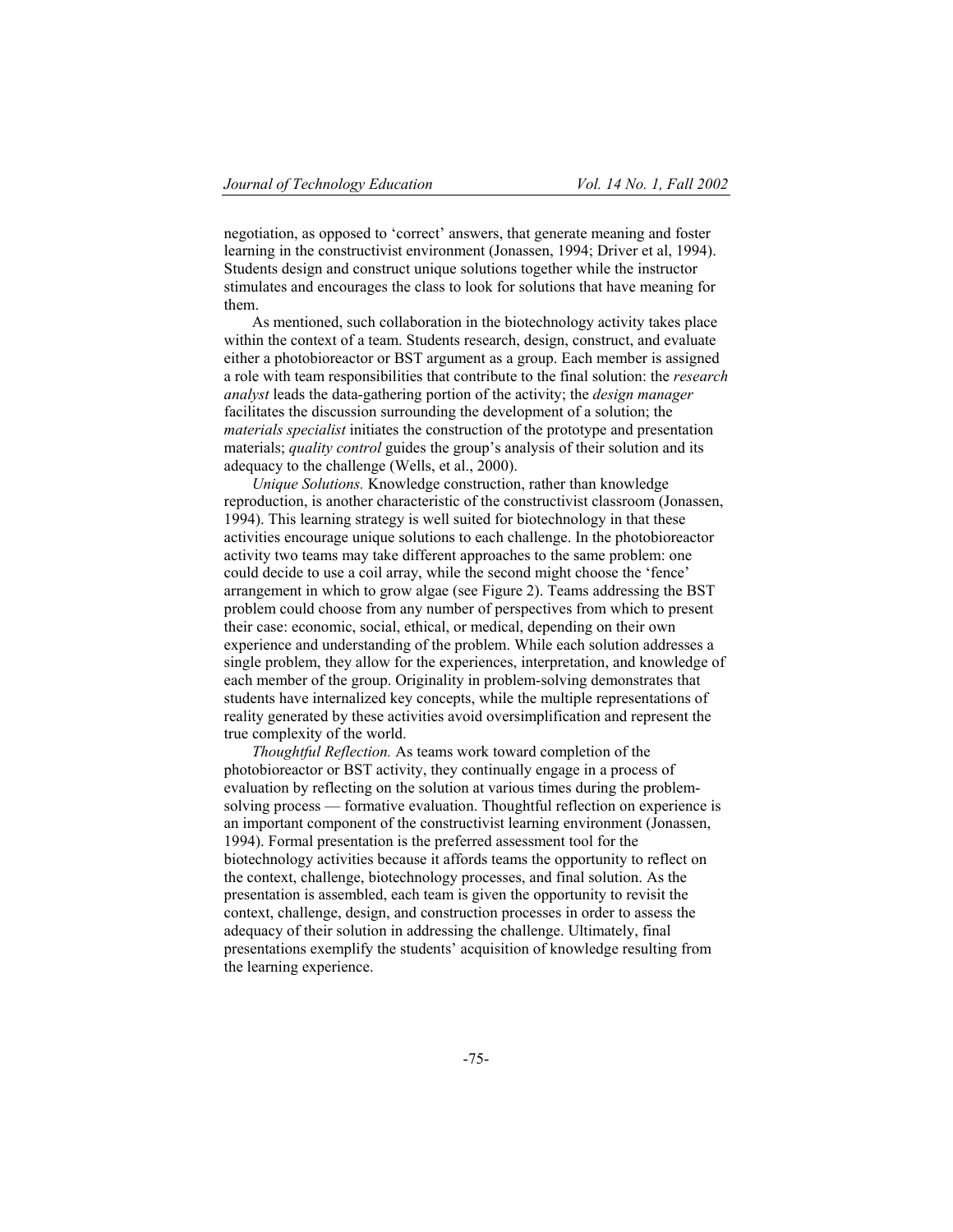## **Conclusions**

The teaching of biotechnology in the technology education classroom can be accomplished using a variety of instructional strategies that effectively deliver content and engage students in real world problems. Biotechnology activities such as the two presented in this paper demonstrate a blend of behavioral, cognitive, and constructivist learning theories. A teacher directs student learning by establishing classroom conditions: the context of the activity, the student task, the expected outcomes, and the resources and information available to the student. Introductory activities and a problemsolving methodology are two instructional strategies that shape the cognitive structure in which a photobioreactor or bioethics solution can be generated. The photobioreactor and BST activities both utilize instructional strategies that promote constructivist learning environments—meaningful contexts, collaboration, unique solutions, and thoughtful reflection. This combined behavioral, cognitive, and constructivist approach to teaching biotechnology provides a structure and strategy that reflect the instructional philosophy and traditional approach to content within the technology education profession.

## **References**

- Ausubel, D.P. (1967). A cognitive structure theory of school learning. In L. Siegel (Ed.), *Instruction: Some contemporary viewpoints.* San Francisco: Chandler.
- Ausubel, D.P. (1968). *Educational psychology: A cognitive view.* New York: Holt, Rinehart, and Winston.
- Biosynthesis. (2000). Biofence continuous algae production systems [On-line]. Available: http://www.biosynthesis.co.uk/prod01.html
- Biotechnology Research Subcommittee (BRS) of the Committee on Fundamental Science of the National Science and Technology Council. (1995). Biotechnology for the  $21<sup>st</sup>$  century: New horizons [On-line]. Available: http://www.nalusda.gov/bic/bio21/execsum.html
- Brown, D. C., Kemp, M. C., and Hall, J. (1998). On teaching biotechnology in Kentucky. *Journal of Industrial Teacher Education, 35*(4) [On-line]. Available: http://scholar.lib.vt.edu/ejournals/JITE/v35n4/brown.html
- Bruner, J. (1965). In defense of verbal learning. In R.C. Anderson & D.P. Ausubel (Eds.), *Readings in the psychology of cognition.* New York: Holt, Rinehart, and Winston.
- Cascade High School. (1995). The BioCoil Project, 1994-1995 [On-line]. Available: http://www.cascadehs.csd.k12.id.us/advbio/94-95/biocoil.html
- DeMiranda, M.A., and Folkestad, J.E. (2000). Linking cognitive science theory and technology education practice: A powerful connection not fully realized. *Journal of Industrial Teacher Education, 37*(4) [On-line]. Available: http://scholar.lib.vt.edu/ejournals/JITE/v37n4/demiranda.html
- Driver, R., Asoko, H., Leach, J., Mortimer, E., and Scott, P. (1994). Constructing scientific knowledge in the classroom. *Educational Researcher, 23*(7), 5-12.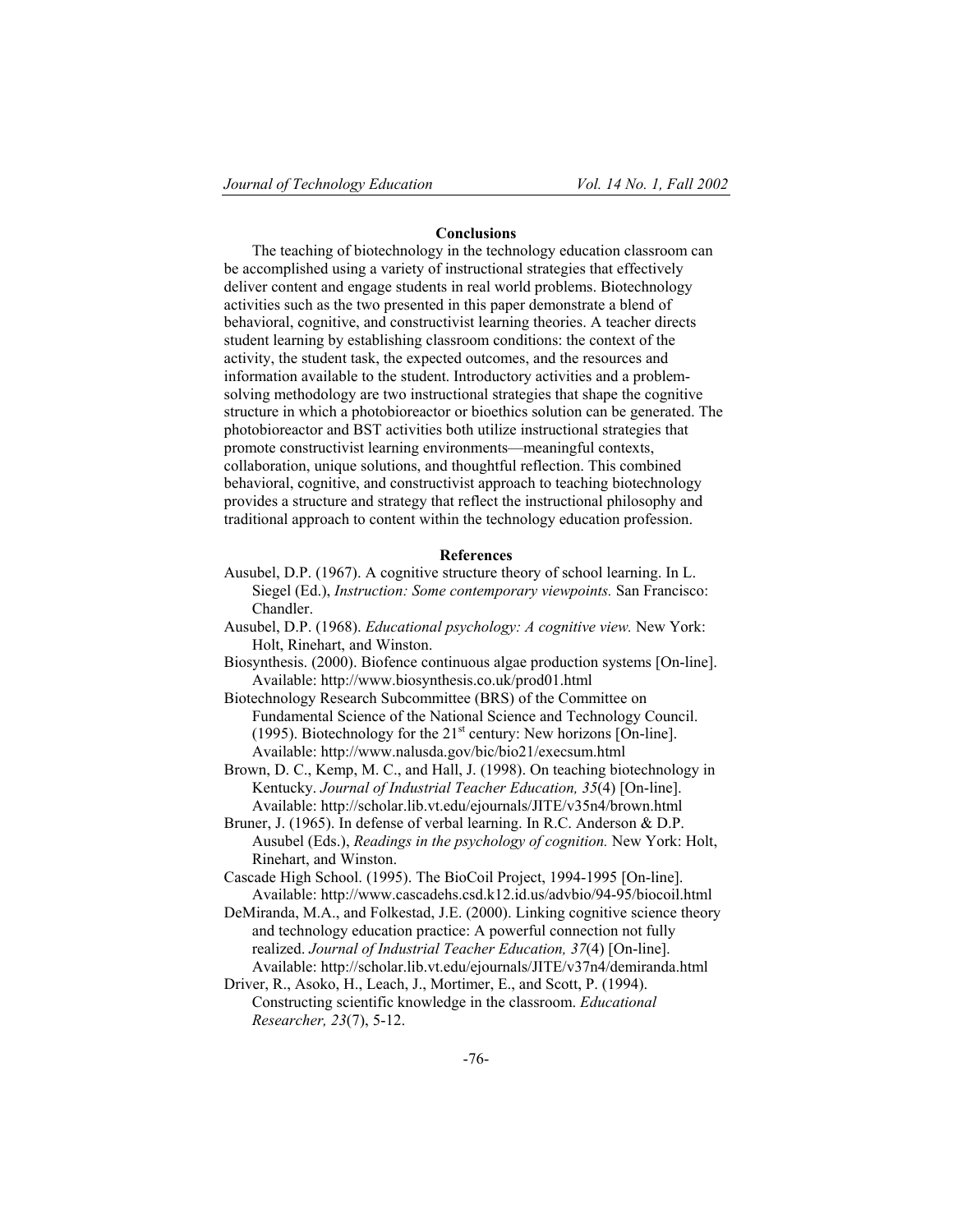Federal Council for the Coordination of Science, Engineering, and Technology (FCCSET), Committee on Life, Sciences and Health. (1992). *Biotechnology for the 21st century: Realizing the promise.* Washington DC: Author.

Federal Council for the Coordination of Science, Engineering, and Technology (FCCSET), Committee on Life, Sciences and Health (1993). *Biotechnology for the 21st century: Realizing the promise.* Washington DC: Author.

Goodlad, J.I. (1993). *A place called school: Prospects for the future.* New York: McGraw-Hill.

Grippen, P., and Peters, S. (1984). *Learning theories and learning outcomes.*  Lanham, MD: University Press of America.

Hergenhahn, B.R. (1988). An introduction to theories of learning. (3<sup>rd</sup> ed.) Englewood Cliffs, NJ: Prentice Hall.

- International Technology Education Association (ITEA) (1996). *Technology for all Americans Project: Rationale and structure for the study of technology*  [On-line]. Available: http://www.iteawww.org/TAA/Taa\_R&S.pdf
- International Technology Education Association (ITEA) (2000). *Standards for technological literacy: Content for the study of technology.* [On-line] Available: http://www.iteawww.org/TAA/PDF/xstnd.pdf

Jonassen, D.H. (1994). Toward a constructivist design model. *Educational Technology, 34*, 34-7.

- Knowles, M.S. (1984). *The adult learner: A neglected species.* (3<sup>rd</sup> ed.) Houston: Gulf.
- Lewis, T., Petrina, S., and Hill, A.M. (1998). Problem posing: Adding a creative increment to technological problem solving. *Journal of Industrial Teacher Education, 36*(1) [On-line]. Available:
	- http://scholar.lib.vt.edu/ejournals/JITE/v36n1/lewis.html

Merriam, S.B., and Caffarella, R.S. (1999). *Learning in adulthood: A comprehensive guide.* San Francisco: Jossey-Bass.

- Minstrell, J. (1984). Teaching for the development of understanding of ideas: Forces on moving objects. In *Observing classrooms: Perspectives from research and practice (*pp. 67–85). Columbus: The Ohio State University.
- New Zealand Ministry of Education (NZME). (1995). *Technology in the New Zealand curriculum.* Wellington, NZ: Learning Media.

Office of Technology Assessment (OTA) of the Congress of the United States. (1988). *U.S. investment in biotechnology—Special report.* Boulder, CO: Westview Press.

- Office of Technology Assessment (OTA) of the Congress of the United States. (1991). *Biotechnology in a global economy.* Washington DC: Government Printing Office.
- Pea, R. D., & Gomez, L. M. (1993). Distributed multimedia learning environments: Why and how. *Technological Horizons in Education Journal*, *5*, 35–47.
- Petrina, S. (1994). Curriculum organization in technology education: A critique of six trends. *Journal of Industrial Teacher Education, 31*(2), 44-69.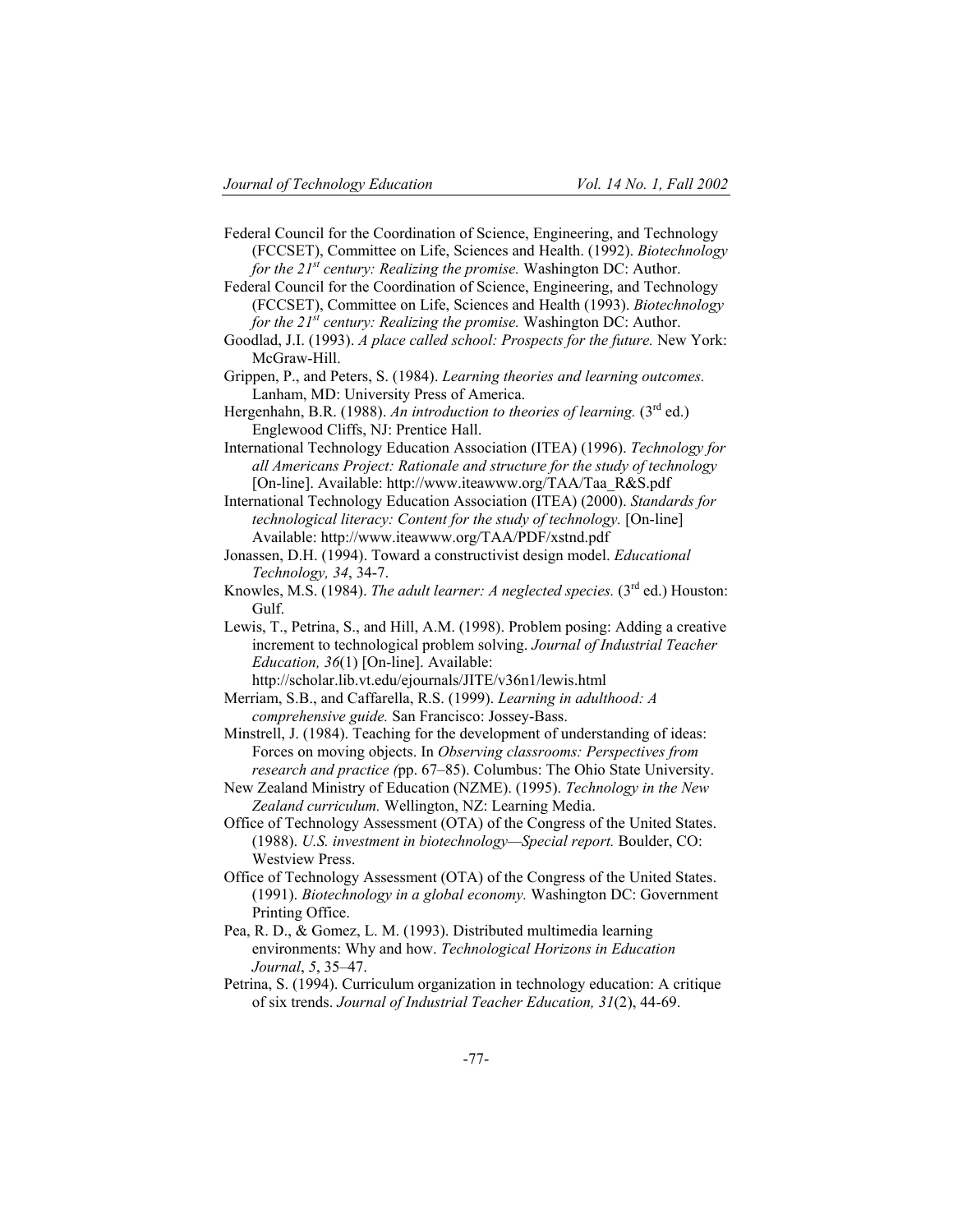- Petrina, S. (1993). Under the corporate thumb: Troubles with our MATE [Editorial]. *Journal of Technology Education 5*(1) [On-line]. Available: http://scholar.lib.vt.edu/ejournals/JTE/v5n1/petrina.jte-v5n1.html
- Piaget, J. (1966). *Psychology of intelligence.* Totowa, NJ: Littlefield, Adams.
- Pucel, D. J. (1992). *Technology education: A critical literacy requirement for all students*. Paper presented at the 79th Mississippi Valley Industrial Education Conference, Chicago.
- Savage, E., and Sterry, L. (1990). A conceptual framework for technology education. *The Technology Teacher*, *50* (1), 6-11.
- Savage, E., and Sterry, L. (1991). *A conceptual framework for technology education.* Reston, VA: ITEA.
- Science for All Americans (SFAA). (1989). Project 2061 [On-line]. Available: http://www.project2061.org
- Skinner, B.F. (1971). *Beyond freedom and dignity.* New York: Knopf.
- Spurgeon, L.P., and Moore, G.E. (1997). The educational philosophies of training and development professors, leaders, and practitioners. *Journal of Technology Studies, 23*(2) [On-line]. Available: http://scholar.lib.vt.edu/ejournals/JTS/Summer-Fall-1997/PDF/3- Spurgeon.pdf
- von Glasersfeld, E. (1995). A constructivist approach to teaching. In L. P. Steffe & J. Gale (Eds.) *Constructivism in education* (pp. 3-16). Hillsdale, NJ: Erlbaum.
- Wells, J.G. (1994). Establishing a taxonometric structure for the study of biotechnology in secondary school technology education. *Journal of Technology Educatrion, 6*(1), 58-75.
- Wells, J.G. (1995). Defining biotechnology. *The Technology Teacher, 54*(7), 11- 14.
- Wells, J. (1999). Biotechnology content organizers. *Journal of Industrial Teacher Education 36*(4) [On-line]. Available: http://scholar.lib.vt.edu/ejournals/JITE/v36n4/wells.html
	-
- Wells, J., White, K., and Dunham, T. (2000). *Technology education biotechnology curriculum.* Morgantown, WV: Biosens.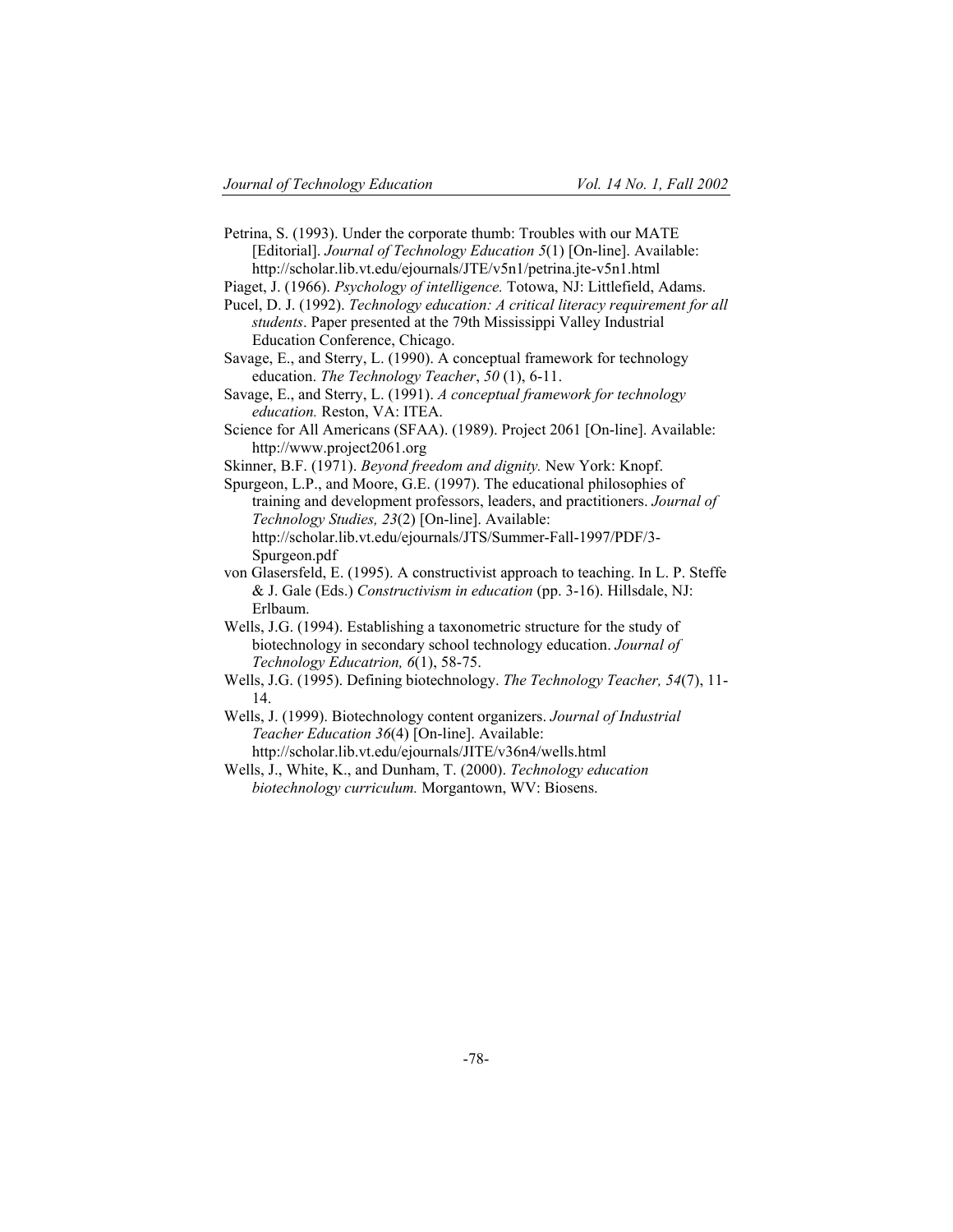ProbScen 3D Handout 1

## **Appendix A**

*Photobioreactor* Activity Context and Challenge (Wells, et al., 2000b)

Plant & Animal Applications



#### Context: Algae are organisms ranging in size from those that are microscopic up to the large seaweeds. Many uses have been found for these organisms. For example, large brown seaweeds are being used to extract alginates, which can be made into varnishes and gelatins. Micro-algae have been recognized for uses ranging from animal, plant, and human foods, to antibiotics, vitamins, and food colorings.<br>Using micro-algae as a food source for humans, animals, and plants has taken on greater importance in recent years. The nutrients and environmental conditions needed for algae to grow are very simple, which makes it appealing as a food crop for people in developing



countries. It also appeals to US farmers as a good alternative to chemical fertilizers. A photobioreactor is an easily constructed technology used in growing and harvesting micro-algae. Spirulina, a freshwater spiralform algae, is easily grown in plastic<br>tubing under warm, sunny conditions.

Challenge: Because of your knowledge of

photobioreactors, you have been hired by a local farmer to design a system to grow and harvest Spirulina for use as a fertilizer. Your system must use clear plastic tubing for the growth chamber, an air lift pump mechanism for circulating the<br>algae without injuring them, and a method that will determine the best time to harvest the algae crop. The farmer also wants the system to be an energy efficient system that will deliver the biofertilizer directly to the field!

Objectives:

- Demonstrate the production and application of environmentally safe algal fertilizers.
- Apply technology, science and mathematics to the task of designing and constructing the photobioreactor system.
- 3 Use basic tools and materials to make a prototype of the system.  $\overline{4}$ Communicate project results to others using a design portfolio.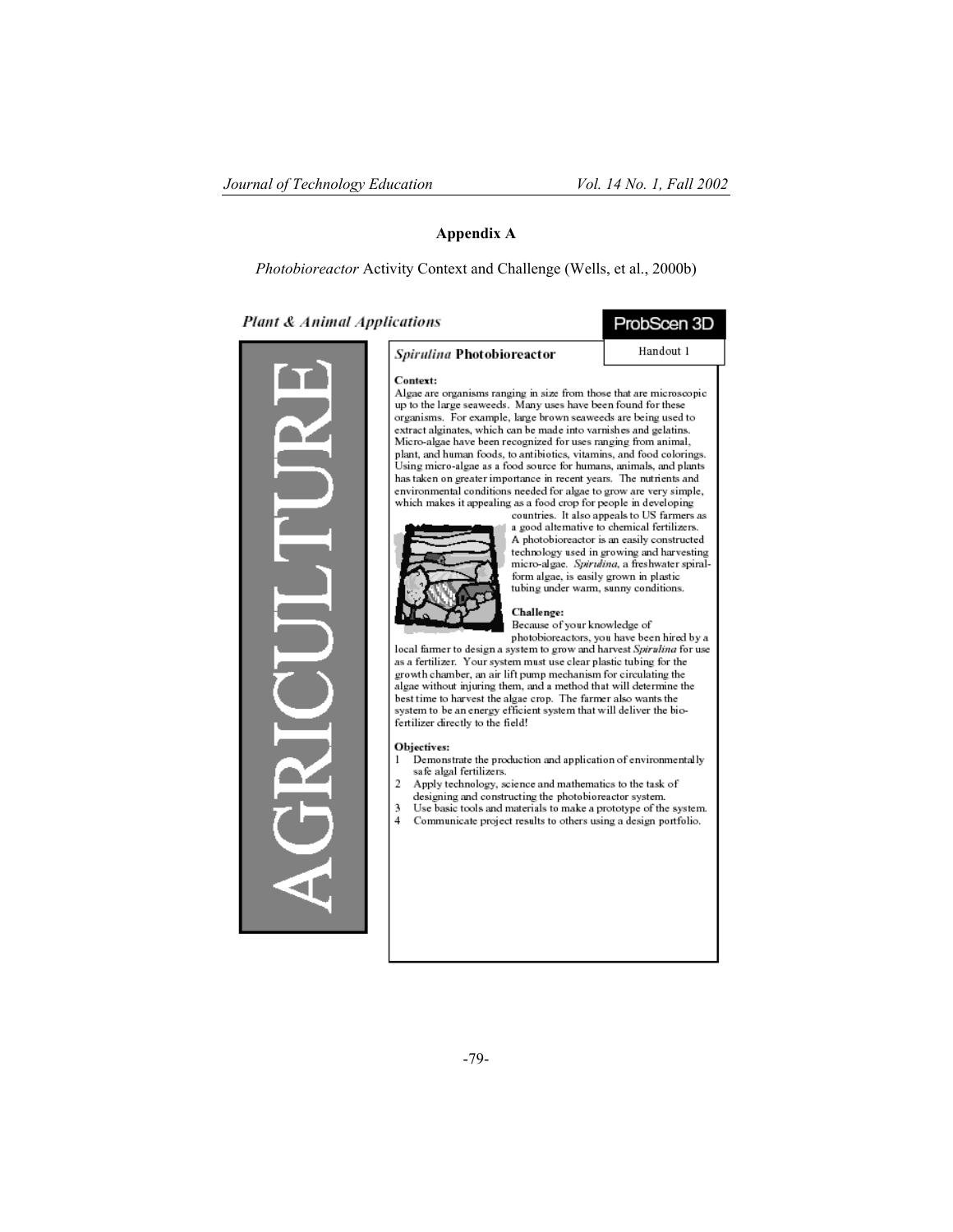# **Appendix B**

# *Bovine Somatotropin* Activity Context, Challenge and Evaluation Questions (Wells, et al., 2000b)

# **Impacts of Using Biotechnology**